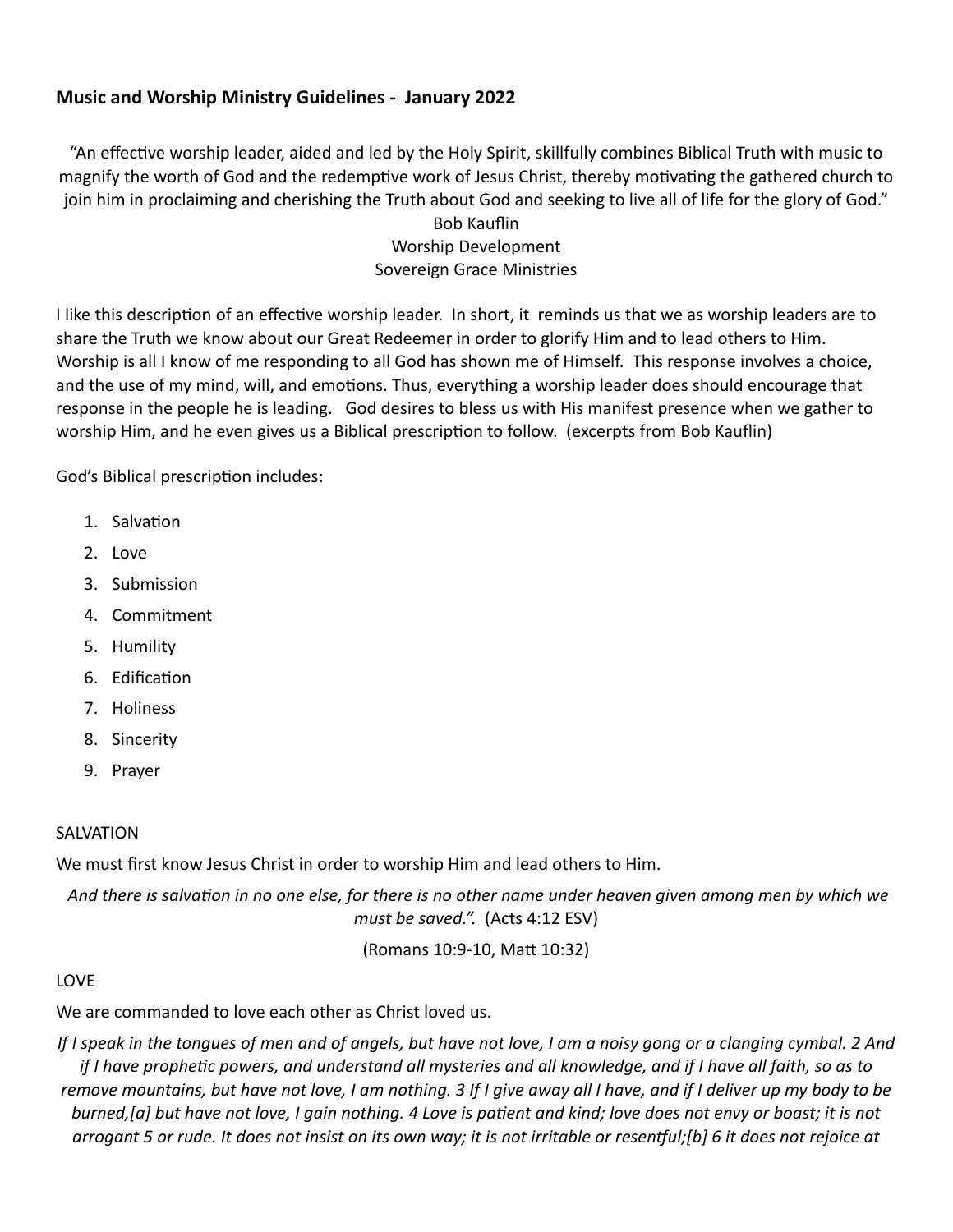*wrongdoing, but rejoices with the truth. 7 Love bears all things, believes all things, hopes all things, endures all things. (1 Corinthians 13:1-7 ESV)*

## **SUBMISSION**

In terms of submission, first and obviously foremost, we submit to God the Father. We hold firmly to Him alone and respect the responsibility He has entrusted to us to sing His Word. He is the reason for everything we do.

Secondly, we fall under the authority of our Elders. I am in close communication with our lead pastor (who is an Elder) and follow his lead as we prepare services week-to-week.

*Obey your leaders and submit to them, for they are keeping watch over your souls, as those who will have*  to give an account. Let them do this with joy and not with groaning, for that would be of no advantage to you. *(Hebrews 13:17 ESV)*

Our music and worship leadership team consists of the worship leader and assistant worship leaders, the choirs, and the praise team/band, drama team, AV, youth worship ministry and any other music related groups as they participate in church-wide services. We share the responsibilities of this ministry, and we all work together in a coordinated effort to serve under our common purpose.

Often folks will join the choir to get to better know the church and to begin building relationships as they use their talents. Church membership is not required to participate in the music ministry. However, whether one plans to join the church or not, we invite those in this ministry who are not members to attend our Membership Matters classes in order to know exactly what Good Hope as a church whole believes, since serving in the music and worship team signifies one is standing in agreement with Good Hope 's theology.

### COMMITMENT

# *23 Whatever you do, work heartily, as for the Lord and not for men, 24 knowing that from the Lord you will receive the inheritance as your reward. You are serving the Lord Christ. (Col. 3:23-24 ESV)*

In order for us to fulfill our purpose, we must take this role seriously. These are not volunteer positions; these are called positions. This is not a role to fill because you simply like to sing. This is a ministry that requires your heart—a heart devoted to worship and leading others into it. Serving must be a priority in your life and, thus, requires sacrifice of your time. Your commitment to this ministry means that you agree to faithfully come to practice and sing even when you may not feel like it, even if you may not particularly like the song the choir or praise team is singing, or even if the practice is during your team's big game on TV. This ministry is not based on how you feel. It is all about being a servant who's heart is to honor God and to see the lost come to salvation.

"No one is ready to lead until he is willing to serve." - Alfred W. Martin

In addition to living out a commitment to the choir, we strongly encourage music and worship ministry members to serve in other roles in the church as your time allows. As we live out our faith through service, we add integrity to our songs and make what we sing more meaningful and real to those we are leading.

To lead effectively, our worship should be purposeful, not hit-or-miss. Worship does not just happen. We should intentionally prepare and then expect good fruit from our preparation. Romans 12:6 says that those who lead should do so diligently. This will require effort and oftentimes great effort. I read this example recently: "When we moved into our new home several years ago, my family's yard was a wasteland. But each fall I aerated, fertilized, and planted grass seed. In the spring, I applied fertilizer and weed killer. We watered.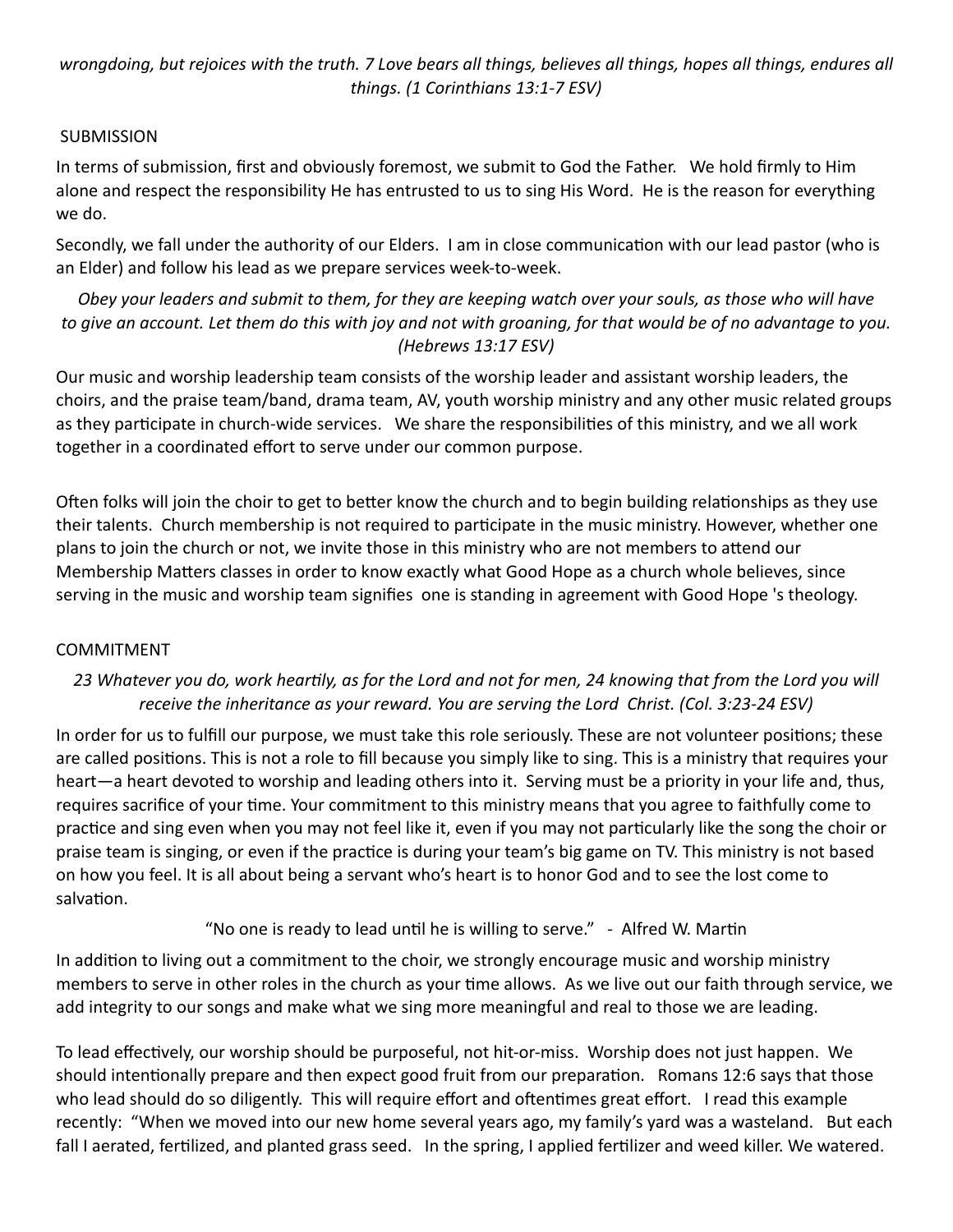For a few years it seemed like not much was happening. But here we are years later with a full lawn. What happened? We sowed, and tended, and then we reaped." (Bob Kauflin, Sovereign Grace Ministries)

Members of the music/worship team should be involved in a weekly Bible study group of some sort (SS, small group, etc. . . . ). We need to be fed and to have community with believers in order to feed others and ministry effectively.

So it is with worship. If we want God's people to glorify Him, we must sow to His glory. We must prepare our minds and our hearts for worship so that others can see Jesus through us, worshiping throughout the week as well as on Sunday mornings. We must work to build our skills (playing instrument, using our voice, for example). Much of the time we will be "weary yet pursuing" as was Gideon in His service to the Lord. We must practice and prepare our voices. We must paint a compelling, attractive, grand, Biblical picture of our great God and Savior. We should bring our best offering to the Lord. (1 Corinthians 4:2, Proverbs 20:13)

#### HUMILITY

*Do nothing from selfish ambition or conceit, but in humility count others more significant than yourselves. (Philippians 2:3 ESV)*

> *The sacrifices of God are a broken spirit; a broken and contrite heart, O God, you will not despise. (Psalm 51:17 ESV)*

> *. . . and those who walk in pride he is able to humble.(from Daniel 4:37 ESV)*

For by the grace given to me I say to everyone among you not to think of himself more highly than he ought to *think, but to think with sober judgment, each according to the measure of faith that God has assigned. 4 For as in one body we have many members,[\[a](https://www.biblegateway.com/passage/?search=Romans+12%3A3-8&version=ESV#fen-ESV-28234a)] and the members do not all have the same function, 5 so we, though many, are one body in Christ, and individually members one of another. 6 Having gifts that differ according to the grace given to us, let us use them: if prophecy, in proportion to our faith; 7 if service, in our serving; the one who teaches, in his teaching; 8 the one who exhorts, in his exhortation; the one who contributes, in generosity; the one who leads,[[b](https://www.biblegateway.com/passage/?search=Romans+12%3A3-8&version=ESV#fen-ESV-28238b)] with zeal; the one who does acts of mercy, with cheerfulness.*

### *(Romans 12:3-8 ESV)*

As stated above, the worship team is under the ultimate authority of Christ alone and any music we present must be presented to glorify Him alone. Self-glorification has no part in this ministry and honestly, those in Good Hope's worship team are quite intolerant of selfishness.

God will not share His glory with anyone else. The results of a ministry that is girded with pride and selfishness are sure to fail. If your singing in the choir is dependent on you singing solos, then you are in the wrong choir. While we definitely want you at Good Hope to grow and learn with us, the focus of our worship team is not on show-casing individual talent. We function as a team. Obviously if we are intent on aiming for excellence in worship leadership, we are very interested in the way we sound and some may end up singing more solos than others. But a firm foundation regarding matters of the heart and soul and a clear testimony by the fruits of our spirit are the most important to us. In other words, you may have the best solo voice around, but, if it's all about you or if it is obvious that there are areas of pride and even pride about un-surrendered sin in your life, then it is our prayer that God would lead you (and us all) to conviction and some soul-searching before joining our team.

God is faithful to provide for this ministry's needs when we are seeking His heart and not our own. He's proven that over and over again. Praise God!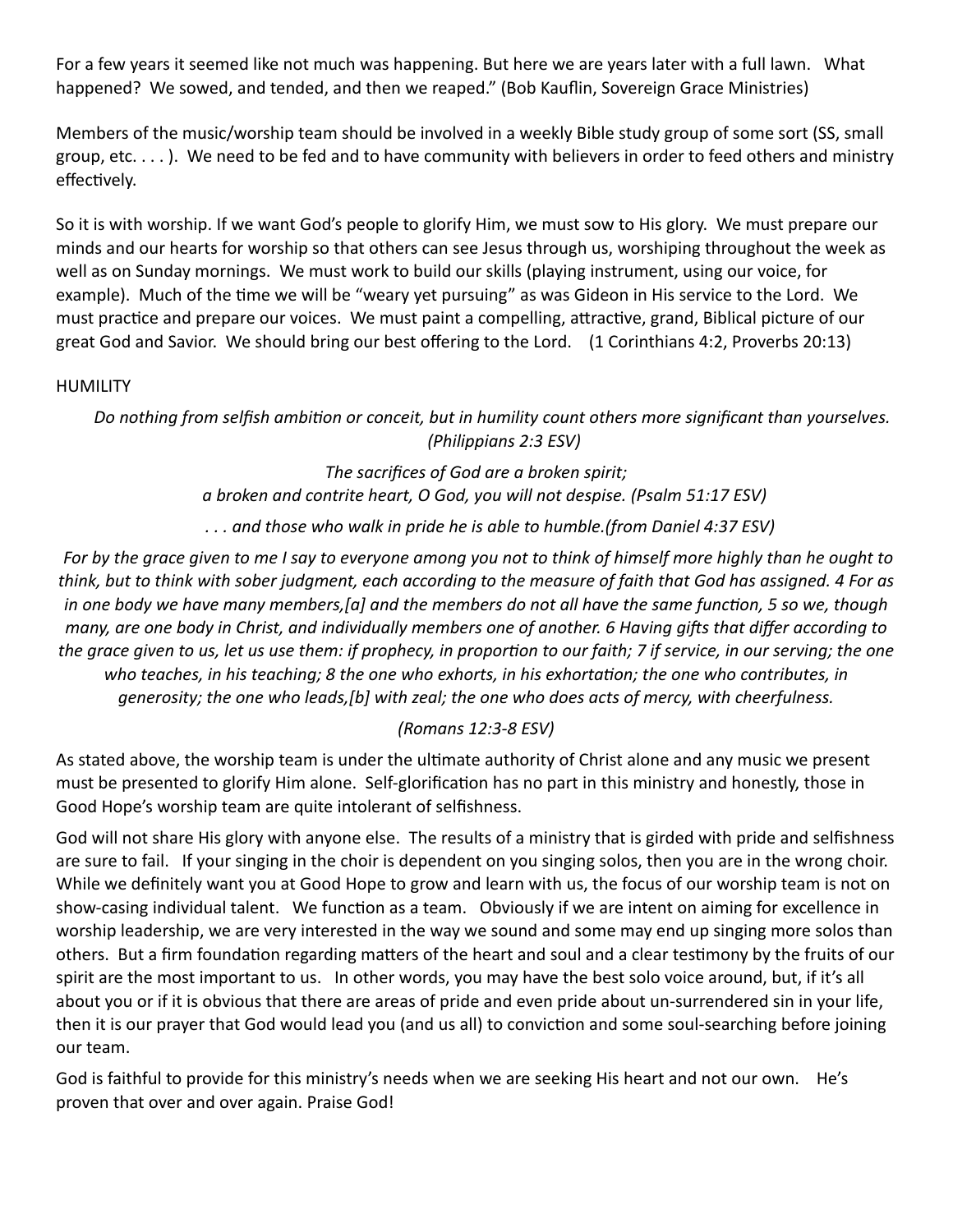#### EDIFICATION

*Live in harmony with one another. Do not be haughty, but associate with the lowly.[\[a](https://www.biblegateway.com/passage/?search=Romans+12%3A16&version=ESV#fen-ESV-28246a)] Never be wise in your own sight. ( Romans 12: 16 ESV)*

While many times music that speaks to the worship leadership team also speaks to the larger body of believers, we recognize that it is not our priority to present music that speaks to us as individuals at all times . It is our role to present music and set the worship environment that, first of all, glorifies God but secondly that will lead others—and the corporate body of believers to a deeper worship experience with God. This means that while you may not like traditional music or hymns, you will be asked to sing them. It also means that while you may not like contemporary songs, you will be asked to sing them as well. It is very important to remember that different people worship in different ways. What may seem worshipful for one may not seem worshipful for others. We must be very attentive to the needs of the congregation and not push head-strong with our own personal agendas. We must act out of love for one another. Once again, selfishness must be left-behind. Our philosophy is that as long as the songs are Scripturally sound, it is no sacrifice at all to be given the opportunity to sing for Christ no matter what the flavor of the song. Instead, we consider it an opportunity and a blessing. It is not about us.

In addition, while this should go unsaid, the music and worship team members are expected to participate and attend worship services on a regular basis unless serving with the children or elsewhere. We are not in the church services to simply sing. We are there to lead worship through music as well as through the Word and with our actions. We do not sing and then leave or only show up to services to sing or play an instrument. We support our leadership with our attention and our time. We are there for corporate worship to love and honor the Lord and to grow together as the body of Christ.

(Matt 23:22, 2 Corinthians 9:7)

### HOLINESS AND SINCERITY

*To this end we always pray for you, that our God may make you worthy of his calling and may fulfill every resolve for good and every work of faith by his power, 12 so that the name of our Lord Jesus may be glorified in you, and you in him, according to the grace of our God and the Lord Jesus Christ.(2 Thessalonians 1:11-12 ESV)*

*But the Lord said to Samuel, "Do not look on his appearance or on the height of his stature, because I have rejected him. For the Lord sees not as man sees: man looks on the outward appearance, but the Lord looks on the heart."(1 Samuel 16:7 ESV)*

*I appeal to you therefore, brothers,[\[a](https://www.biblegateway.com/passage/?search=ROMANS+12%3A1-2&version=ESV#fen-ESV-28231a)] by the mercies of God, to present your bodies as a living sacrifice, holy and acceptable to God, which is your spiritual worship. 2 Do not be conformed to this world,[\[c](https://www.biblegateway.com/passage/?search=ROMANS+12%3A1-2&version=ESV#fen-ESV-28232c)] but be transformed by the renewal of your mind, that by testing you may discern what is the will of God, what is good and acceptable and perfect (Romans 12: 1-2 ESV)*

If we are to lead others into worship, we should display an attitude of worship ourselves both on and off the platform. This requires that we spend time privately with the Lord--in prayer, confession, repentance, Bible study and worship-- throughout the week, so that our leading worship on Sundays is an out-pouring of what we have learned and experienced with God the previous six days. Each day we need to ask God to convict us of our sins and to take us a step closer to becoming like Him . We can never be satisfied with the status quo. We need to continually seek God to update our resume for Him. Live expectantly and be prepared to give an answer for what God is doing in your life.

 *but in your hearts honor Christ the Lord as holy, always being prepared to make a defense to anyone who asks*